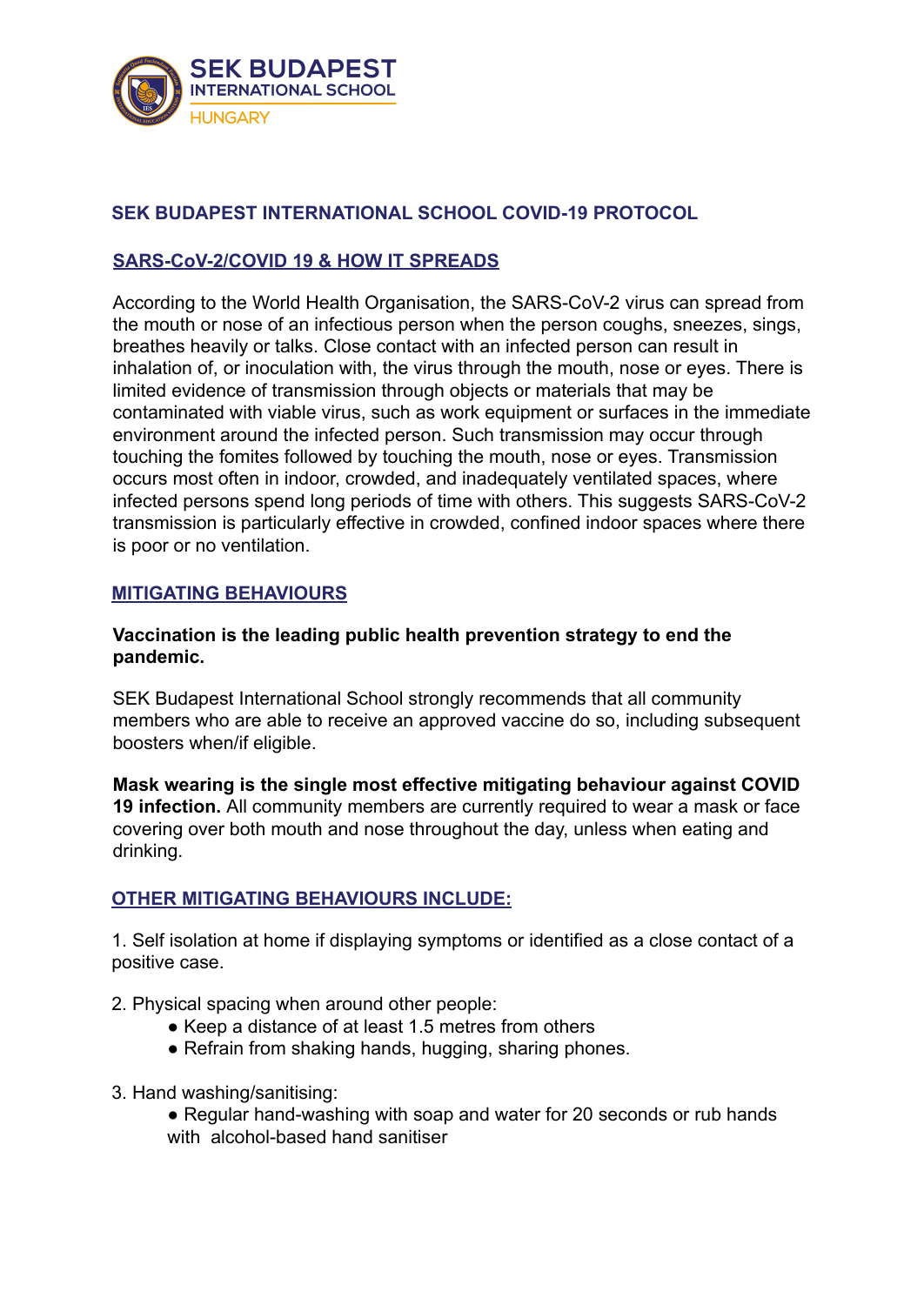4. Positive encouragement of peers to take all the above actions.

### **GENERAL HYGIENE**

Everyone is to regularly wash their hands with soap for twenty seconds throughout the day. It is mandatory to wash hands thoroughly with soap for at least 20 seconds before dining in the cafeteria.

Everyone is encouraged to carry hand sanitizer.

Everyone is encouraged to bring at least one spare mask.

The school is cleaned daily and surfaces, rails and handles are disinfected regularly throughout the day.

The school has provided hand sanitising dispensers.

### **TEMPERATURE CHECKS**

Parents are encouraged to ensure a temperature check has taken place on all family members before leaving home.

Any individual with a temperature of 37.5 should remain home.

### **MASK WEARING**

All community members must wear masks when inside the school, including corridors, classrooms, library and other social or learning spaces.

Masks may be taken off in the cafeteria to eat and drink.

Community members may also wear face shields in addition to masks. In the case of medical advice, a face shield may be worn instead of a mask. Please provide written documentation of said medical advice. GDPR standards will be applied in all cases.

#### **COVID 19 SYMPTOMS**

It is possible to have all, some or no symptoms and still transmit the virus to others. COVID 19's primary symptoms include:

Fever and chills

Dry cough

Loss of taste and smell

Headache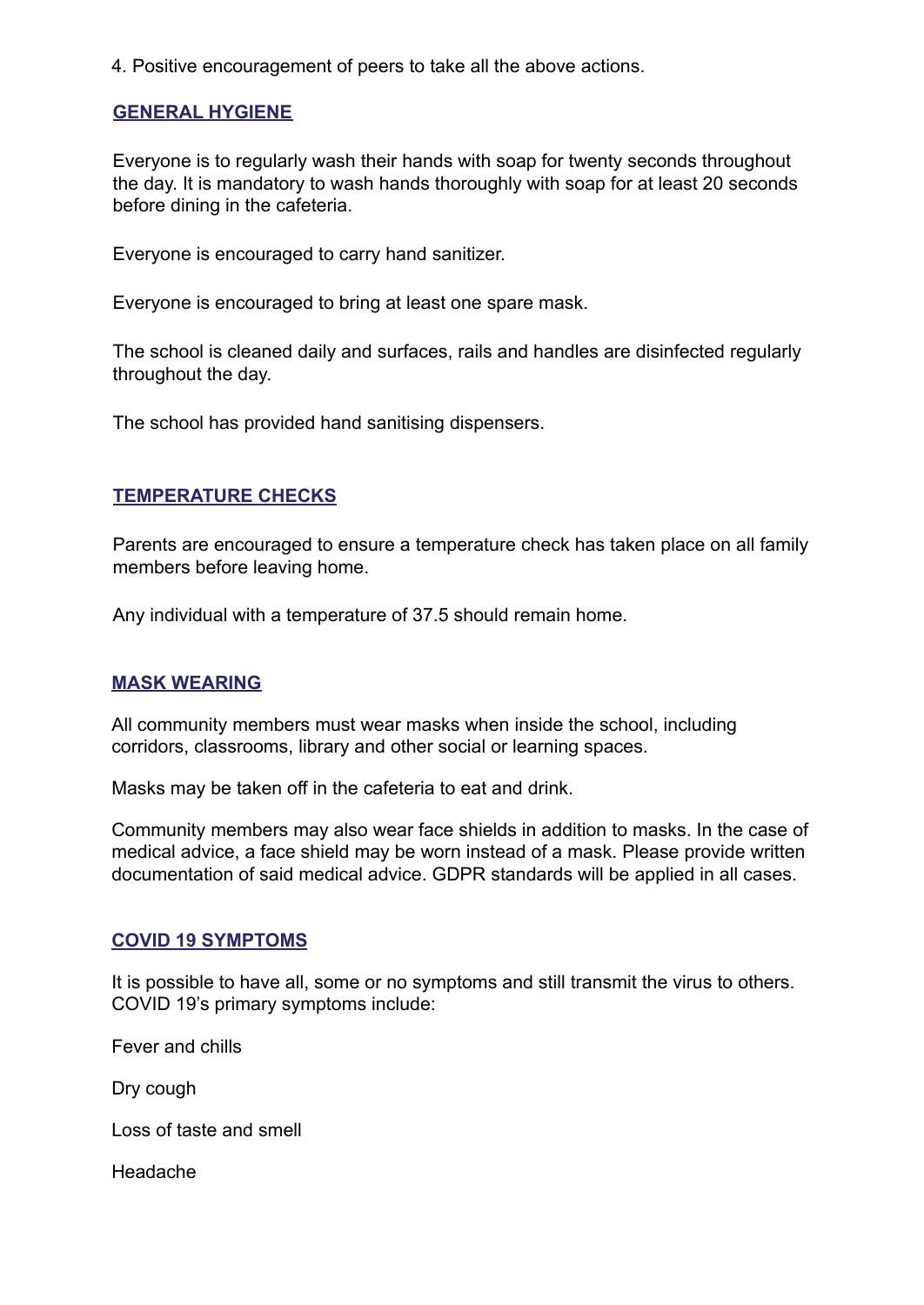Tiredness and fatigue

Muscle aches

## **COURSE OF ACTION IF SYMPTOMATIC**

If you experience any symptoms of COVID 19 you should remain home and inform the school.

Families can contact us at emergencyresponse@sekbudapest.com/covidhotline@iesmail.com

Teachers can contact us at absence@iesmail.com

If symptomatic, it is strongly recommended that you take a PCR test. Tests can be booked using the following website: [https://hivataloscovidteszt.hu/en/,](https://hivataloscovidteszt.hu/en/) or by contacting your GP.

Please share the PCR test results with the school for relay to local authorities. GDPR standards will be applied in all cases.

If the test result is negative please remain at home for 48 hours until symptoms pass before returning to school. If the test result is positive please remain at home for 10 days or for 10 day + until symptoms have passed for 48 hours.

We ask kindly that all families follow the COVID 19 quidance of the Hungarian [government](https://konzuliszolgalat.kormany.hu/tajekoztato-a-magyar-allampolgarok-magyarorszagra-torteno-hazateresenek-rendkivuli-szabalyairol-a-covid-19-jarvany-miatt).

# **SCENARIOS: WHAT TO DO PROTOCOLS**

### Q: *What if I develop symptoms at home?*

A: Stay calm, remain at home, you or a caregiver should contact the school, take a PCR test. If negative, remain home until symptoms have passed for 48 hours. If positive, remain at home for 10 days/or for 10 days + until all symptoms have passed for 48 hours.

Q: *What if someone at home tests positive for COVID 19?*

A: Stay calm, remain at home, contact the school, arrange for a PCR test.

## Q: *What if I develop symptoms at school?*

A: Stay calm, maintain physical distance, keep a mask on, inform the school authorities. Staff, teachers and students will be given the choice to take a rapid antigen test at school. Regardless of the results, adults should return home as soon as possible and arrange a PCR test. Children should have the school contact a family member or caregiver to collect you safely, take you home and arrange a PCR test.